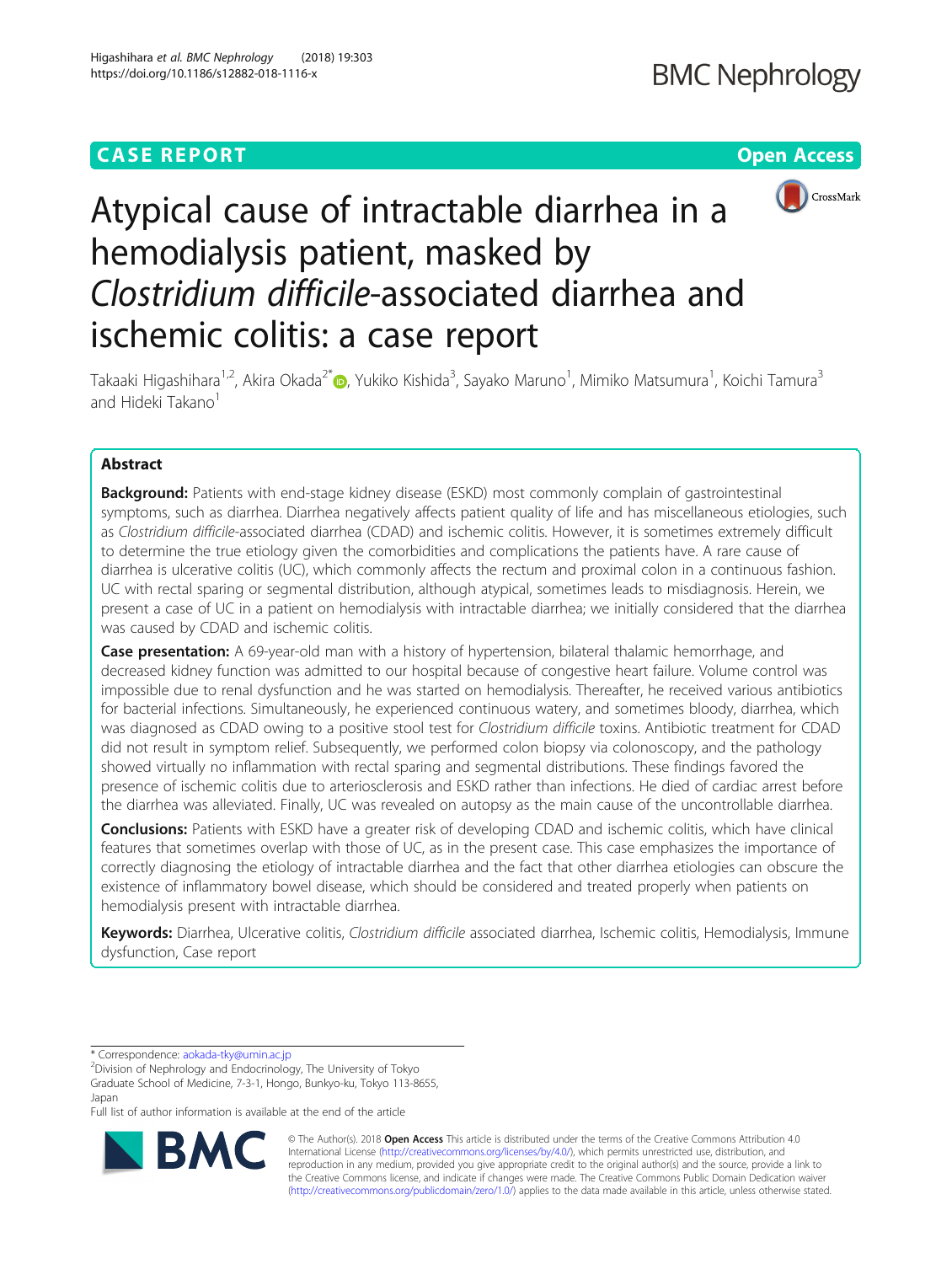#### Background

Patients with end-stage kidney disease (ESKD) often have gastrointestinal presentations, including diarrhea, which has a variety of etiologies [\[1](#page-3-0), [2](#page-3-0)]. Patients with ESKD have a greater risk of Clostridium difficile-associated diarrhea (CDAD) [\[3](#page-3-0), [4](#page-3-0)] and ischemic colitis [\[5](#page-3-0)], which are reportedly associated with immune dysfunction [\[6](#page-3-0)–[8](#page-3-0)] and atherosclerotic cardiovascular disease, respectively [\[9](#page-3-0)]. One of the rare causes of diarrhea is ulcerative colitis (UC), which is an idiopathic, chronic inflammatory disorder of the colonic mucosa [\[10\]](#page-3-0). UC generally involves the rectum and proximal colon with a continuous and non-segmental distribution and is characterized by biopsy features such as cryptitis with crypt abscesses [\[11](#page-3-0), [12\]](#page-3-0). However, these findings are not always specific to UC [[13\]](#page-3-0) and atypical cases with rectal sparing or segmental distribution have been reported [[14\]](#page-3-0). Moreover, the clinical features of UC sometimes overlap with other relatively common causes of diarrhea, such as CDAD and ischemic colitis [\[15,](#page-3-0) [16\]](#page-3-0). Therefore, UC with atypical features can be extremely difficult to diagnose correctly in a patient with ESKD. Herein, we present a rare case of a patient with ESKD, in whom UC was obscured by overlap with CDAD and suspected ischemic colitis.

#### Case presentation

A 69-year-old man with a history of hypertension, bilateral thalamic hemorrhage, and decreased kidney function was admitted to our hospital because of congestive heart failure with extracellular volume overload. Volume control with drugs, such as diuretics, was unsuccessful and he was started on hemodialysis. Thereafter, he received various antibiotics for bacterial infections,

including pneumoniae and urinary-tract and catheter-related infections. Simultaneously, he had continuous watery and sometimes bloody diarrhea, the etiology of which was considered to be CDAD due to a positive stool test for CD toxins. Despite treatment with metronidazole and vancomycin, the severity of the diarrhea was not ameliorated. Abdominal X-ray and computed tomography did not reveal any causal factors, and laboratory tests showed only slight elevations in the white blood cell count and C-reactive protein level. We suspected involvement of uncontrollable CDAD or other type of infection (such as mycosis, tuberculosis, or cytomegalovirus infection) and inflammatory bowel disease (IBD).

Colonoscopy showed multiple segmental ulcers in the ascending, transverse, and sigmoid colon, but not the rectum, which suggested infectious colitis or ischemic colitis (Fig. 1). A biopsy specimen showed loss of glands, fibrosis, congestion, and edema, suggesting ischemia, with no findings of infection (Fig. 1). Given these results and the fact that the patient was on dialysis and had severe arteriosclerosis, we provisionally diagnosed ischemic colitis caused by arteriosclerosis and hemodialysis. We stopped or adjusted enteral nutrition, avoided low blood pressure, and withdrew antibiotics; however, his diarrhea persisted. It was impractical to perform a second colonoscopy, as his performance status was severely worsened. Finally, he died of cardiac arrest 193 days after admission. The autopsy showed longitudinal and annular ulcers in the sigmoid colon. An autopsy specimen of the ulcers showed inflammatory polyposis, cryptitis with crypt abscess formation, and focally severe lymphocyte infiltration near the muscularis mucosa; these findings are fully compatible with UC (Fig. [2\)](#page-2-0). We



Fig. 1 Colonoscopic findings and light microscopic images on the initial colon biopsy. Redness, erosions, and segmental ulcers are observed in the ascending colon (a), transverse colon (b), and sigmoid colon (c). In contrast, there are no rectal involvements (d). Light microscopic images show loss of glands and fibrosis in the mucosa of the ascending colon (e) and congestion, edema, and partial loss of glands in the transverse colon (f); these findings are compatible with ischemic colitis. Hyperplastic glands with dilatation can be observed in the sigmoid colon, with no other specific findings such as infection  $(q)$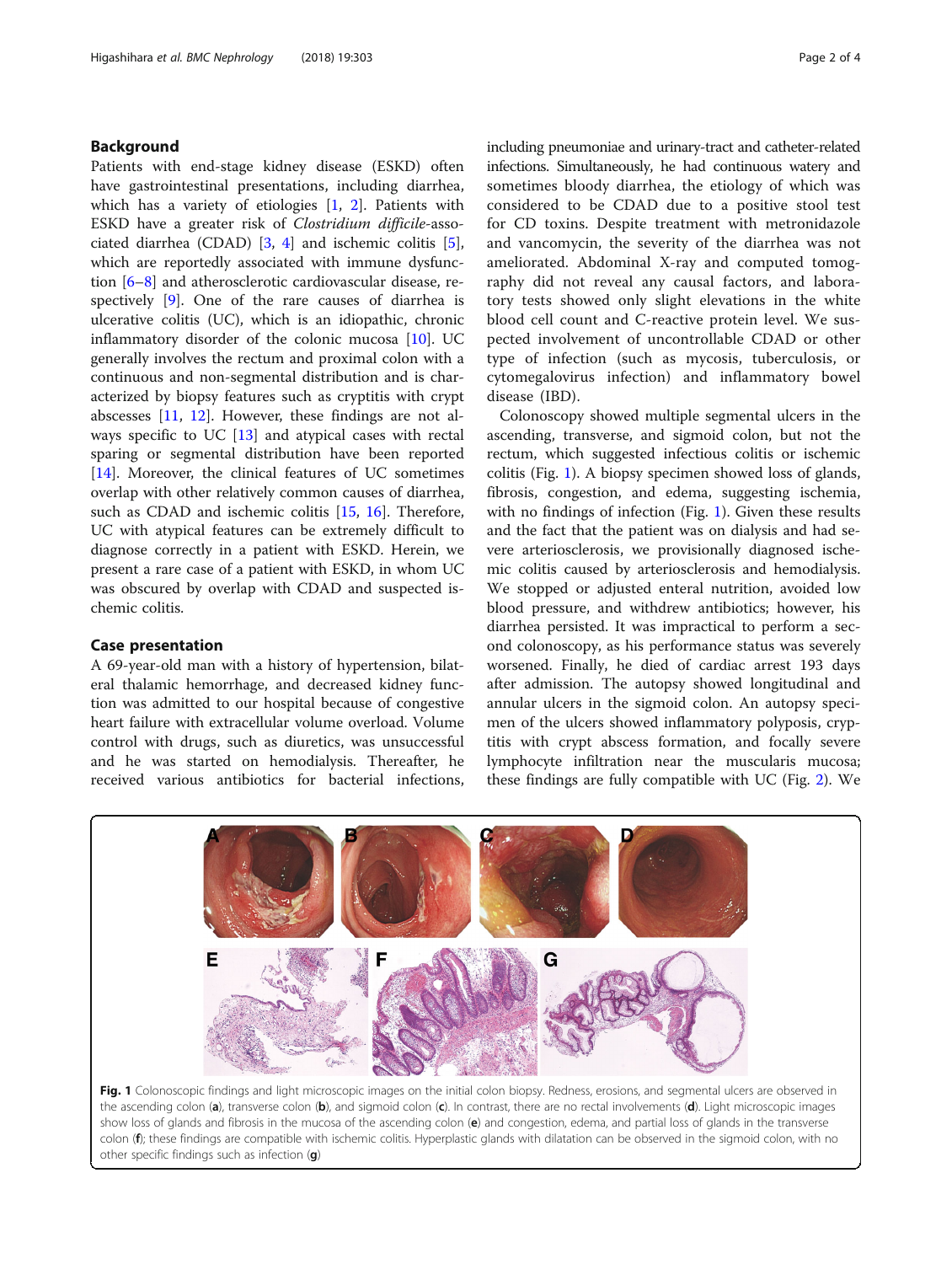<span id="page-2-0"></span>

retrospectively suspected that the cause of the intractable diarrhea was UC, which had been masked by the clinical course and findings of CDAD and ischemic colitis.

#### Discussion and conclusions

Chronic kidney disease is characterized by uremia-related immune disorders of both the innate and adaptive systems, resulting in an increased risk of cardiovascular and infectious diseases [[17](#page-3-0)]. Patients on hemodialysis are thus considered to be a compromised population and are likely to develop several infections requiring antibiotic treatment. Thus, such patients also have an increased risk of antibiotic-associated diarrhea, such as CDAD [[3](#page-3-0), [4\]](#page-3-0). Consistent with this, our patient recurrently received antibiotics and his case was complicated with CDAD, which was diagnosed based on the clinical history and a stool test for CD toxins [\[18\]](#page-3-0). However, infectious colitis, including CDAD, is sometimes difficult to distinguish from an acute onset or relapse of UC due to the similarity in clinical presentations and false positives/negatives on a CD toxin test [\[4,](#page-3-0) [12,](#page-3-0) [15\]](#page-3-0). Endoscopy and colon biopsies are desirable for a correct diagnosis. We succeeded in excluding at least uncontrolled CDAD on the first colon biopsy, even though CDAD might have continued to affect the gastrointestinal tract of the patient. However, it was difficult to judge whether the recurrent CDAD affected the intractable diarrhea or not, as antibiotics were frequently used after the first biopsy.

Furthermore, ESKD increases the risk for ischemic colitis [[5](#page-3-0)]. Reportedly, endoscopic findings of a segmental distribution with rectal sparing can distinguish between UC and ischemic colitis [[19\]](#page-3-0). However, past studies have reported that 19.2% of patients with UC show an atypical distribution at the initial colonoscopy and 3.3% of patients have rectal sparing (segmental-type UC) [\[14\]](#page-3-0). Moreover, ischemic colitis and UC in elderly individuals (age > 60 years) are said to have similarities in clinical characteristics [[16](#page-3-0)]. In the present case, the first colonoscopy and biopsy were suggestive of ischemic colitis, rather than UC. However, it is possible that UC

was also present at the time of the first biopsy. Continuous intractable diarrhea after the diagnosis of ischemic colitis implied the involvement of other causes. However, a definitive diagnosis of UC was extremely difficult, as there were no extra-intestinal manifestations of UC, and tetraplegia and dysarthria due to bilateral thalamic hemorrhage hindered detailed physical examinations and a second colonoscopy. The autopsy showed colon ulcers in only the sigmoid colon, with histologic findings fully compatible with UC. Other ulcers in the transverse and ascending colon previously observed had vanished probably because the ischemic colitis could have resolved with the passage of time. Some of the segmental ulcers may have been caused by ischemic colitis, which was complicated with UC. In summary, the present case is enlightening to physicians regarding the importance of correctly diagnosing the etiology of intractable diarrhea because a correct diagnosis can improve the prognosis. At the same time, this case highlights the fact that it is challenging to diagnose UC with atypical features in a patient on hemodialysis, as the clinical features of CDAD and ischemic colitis sometimes overlap with those of UC. Therefore, the possibility of IBD, including UC, should be considered in cases of intractable diarrhea in patients on hemodialysis if detailed evaluation is possible. More cases similar to the present one should be reported and accumulated to better understand the differential diagnoses and management of diarrhea in patients with ESKD.

#### Abbreviations

CDAD: Clostridium difficile-associated diarrhea; ESKD: End-stage kidney disease; IBD: Inflammatory bowel disease; UC: Ulcerative colitis

#### Acknowledgements

None.

#### Funding

None.

#### Availability of data and materials

The dataset supporting the conclusions of this article is included within the article.